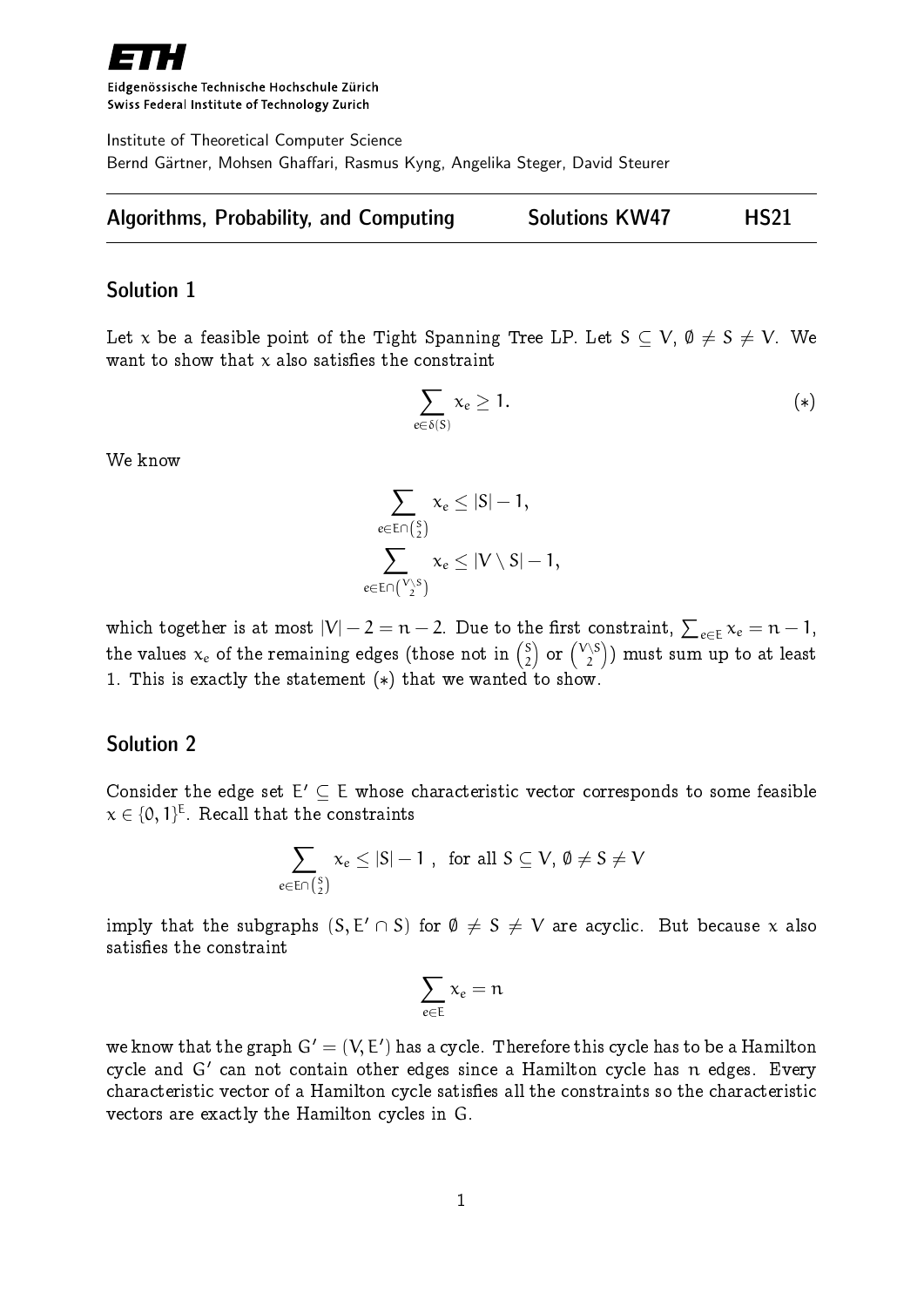# Solution 3

You might notice that there is a very short direct proof of Lemma 1 in (c). Even though (a) and (b) are longer than (c) the main point is not just proving Lemma 1 but that of practicing the manipulation of systems of inequalities and seeing that the statement is simply one of many instantiations of Farkas lemma.

 $(a)$  The constrains can be interpreted as flow conservation constraints so that for every arc  $e = (u, v)$  the variable  $x_e$  describes the amount of flow from u to v. Then for  $v \in V \setminus \{s, t\}$  the constraint

$$
\sum_{e\in\delta(\nu)^+}x_e-\sum_{e\in\delta(\nu)^-}x_e=0
$$

is saying that the amount of flow incoming to  $\nu$  is the same as the amount of flow going out from  $\nu$ . For s the corresponding constraint is saying that there is more outgoing flow than incoming flow, i.e., s is a source of flow, and for t the constraints dictate that t is a sink because there is more incoming flow than outgoing flow. It is possible to argue using this flow interpretation but we do not do the proof in such a way.

If there is a directed s-t path P, we can set  $x_e = 1$  for every arc e on the path P and  $x_e = 0$  for every arc not on P. It is then easy to see that this constitutes a solution to the system by considering separately constraints corresponding to the vertices that are internal vertices on the path P, the endpoints s, t of P and the vertices not on P.

To show the other direction let  $\hat{x} \in \mathbb{R}^{\mathcal{A}}$  be a solution to the system given in the exercise description and assume that among all solutions  $\hat{x}$  minimizes the total weight  $1^T\hat{x}$ . Let  $D' = (V, A')$  be a subgraph of D so that A' contains exactly those arcs from A that have positive weight in  $\hat{x}$ . Observe that D' is acyclic as otherwise we could reduce the weight on all edges of a cycle by some small amount  $w > 0$  which would result in a feasible solution with smaller total weight than  $\hat{x}$ , a contradiction. The weight  $w$  can be taken to be the minimum weight of any arc on the cycle.

By considering the constraints we observe that s has at least one outgoing arc in  $D'$ and t has at least one incoming arc in  $\mathsf{D}'$ . Any vertex  $\mathsf{v}\in \mathsf{V}\backslash \{\mathrm{s},\mathrm{t}\}$  that is adjacent to an arc in  $D'$  is adjacent to at least one outgoing and at least one incoming arc. From these properties and from the acyclicity of  $D'$  it then follows that if we start a directed walk from s in  $D'$  we will necessarily reach t eventually which proves the existence of an s-t path since  $D'$  is a subgraph of  $D$ .

(b) Let us write the equality constrains in a matrix form  $Bx = b$  where  $B \in \mathbb{R}^{V \times A}$ , and  $\mathbf{b}\in\mathbb{R}^V.$  Then for every vertex  $\mathbf{v}\in\mathsf{V}$  and every arc  $\pmb{e}=(\mathbf{u},\mathbf{w})\in\mathsf{A}$  we have that

$$
B_{\nu,e} = \begin{cases} 1 & \text{if } u = \nu \\ -1 & \text{if } \nu = \nu \\ 0 & \text{otherwise.} \end{cases} \quad \text{and} \quad b_{\nu} = \begin{cases} 0 & \text{if } \nu \in V \setminus \{s,t\} \\ 1 & \text{if } \nu = s \\ -1 & \text{if } \nu = t. \end{cases}
$$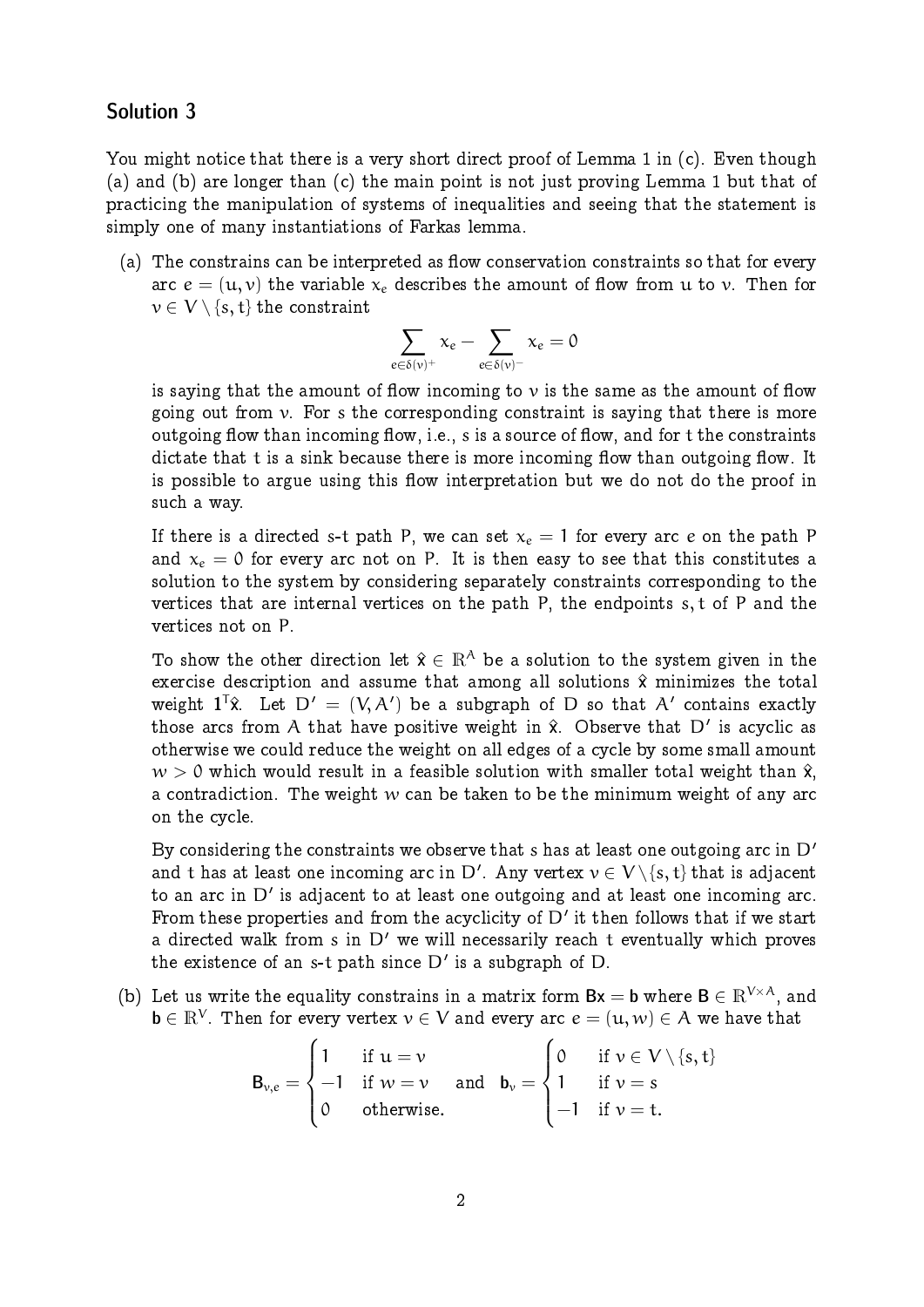In other words,  $B$  is a matrix whose rows are indexed by the vertices  $V$  and whose columns are indexed by the arcs A. In the column corresponding to the arc  $e =$  $(u, w)$  there is a 1 at the row corresponding to u and a  $-1$  at the row corresponding to  $w$  and remaining entries in the column are  $0$ .

Using Farkas lemma II from the lecture notes we know that exactly one of the two systems  $\{ {\sf Bx}={\sf b}, {\sf x}\geq {\sf 0}\}$  and  $\{ {\sf B}^{\sf T} {\sf y} \geq 0, {\sf b}^{\sf T} {\sf y}< 0\}$  has a solution. To prove Lemma 1 we therefore have to show that the second system has a solution if and only if there exists a strong s-t cut. We can write out the second system as

<span id="page-2-0"></span>
$$
\forall e = (u, w) \in A: \quad \mathbf{y}_u - \mathbf{y}_w \ge 0 \text{ and } \quad \mathbf{y}_s - \mathbf{y}_t < 0. \tag{1}
$$

Assume first that S is a strong s-t cut. Then by setting  $y_v = 0$  for  $v \in S$  and  $y_v = 1$ for  $v \in V \setminus S$  satisfies the constraints in [\(1\)](#page-2-0) in particular because the constraints corresponding to the arcs in the cut  $C(S)$  are satisfied due to the strong s-t cut property, the constraints corresponding to edges within S and  $V \setminus S$  hold with equality and for the last constraint we have  $y_s - y_t = 0 - 1 = -1 < 0$  as it should.

To show the other direction assume that there exists a solution  $\hat{y}$  to [\(1\)](#page-2-0). Define  $S := \{v \in V | \hat{y}_v \leq \hat{y}_s \}$  as the set of vertices that are assigned a value at most  $\hat{y}_s$  in  $\hat{y}$ . We claim that S is a strong s-t cut. Firstly, by definition  $s \in S$  and by the second inequality of [\(1\)](#page-2-0) we have  $t \notin S$  so S is an s-t cut. Also from the definition of S we observe that for every  $u \in S$  and every  $w \in V \setminus S$  it holds that  $\hat{y}_u - \hat{y}_w < 0$ . Since  $\hat{y}$  is a solution to [\(1\)](#page-2-0) this implies that there can be no arcs  $(u, w) \in A$  with  $u \in S, w \in V \setminus S$  and therefore S is a strong s-t cut. This concludes the proof.

(c) If there is a directed s-t path P, then there cannot exist a strong s-t cut since for any set  $S \subset V$  with  $s \in S$  and  $t \notin S$  there is at least one arc of P that goes from S to  $V \setminus S$ . If there is no directed s-t path, we let S be the set of all vertices reachable from S by a directed path. Then S is a strong s-t cut because no vertex of  $V \setminus S$  is reachable from a vertex of S.

### Solution 4

Assume that the matrix C is wrong in exactly the i-th row compared to the correct product AB. There is at least one error in this row but perhaps there is more than one error. We define  $D = AB - C$  and write  $D = (d_{ii})$ . This is a zero-matrix except in the i-th row there are some ones. We may assume that the  $d_{ij} = 1$ . Take a vector  $\mathbf{x} \in_{\mathtt{u.a.r.}} \{0, 1\}^{\text{n}}$  and compute the product  $\mathsf{D}\mathbf{x}$ . Every entry but the i-th one is zero. We look at the i-th entry of this product and split this up

$$
(Dx)_i=\sum_{k=1}^n\,d_{ik}x_k=\underbrace{\sum_{k=1,k\neq j}^n\,d_{ik}x_k\quad+\quad d_{ij}x_j,
$$